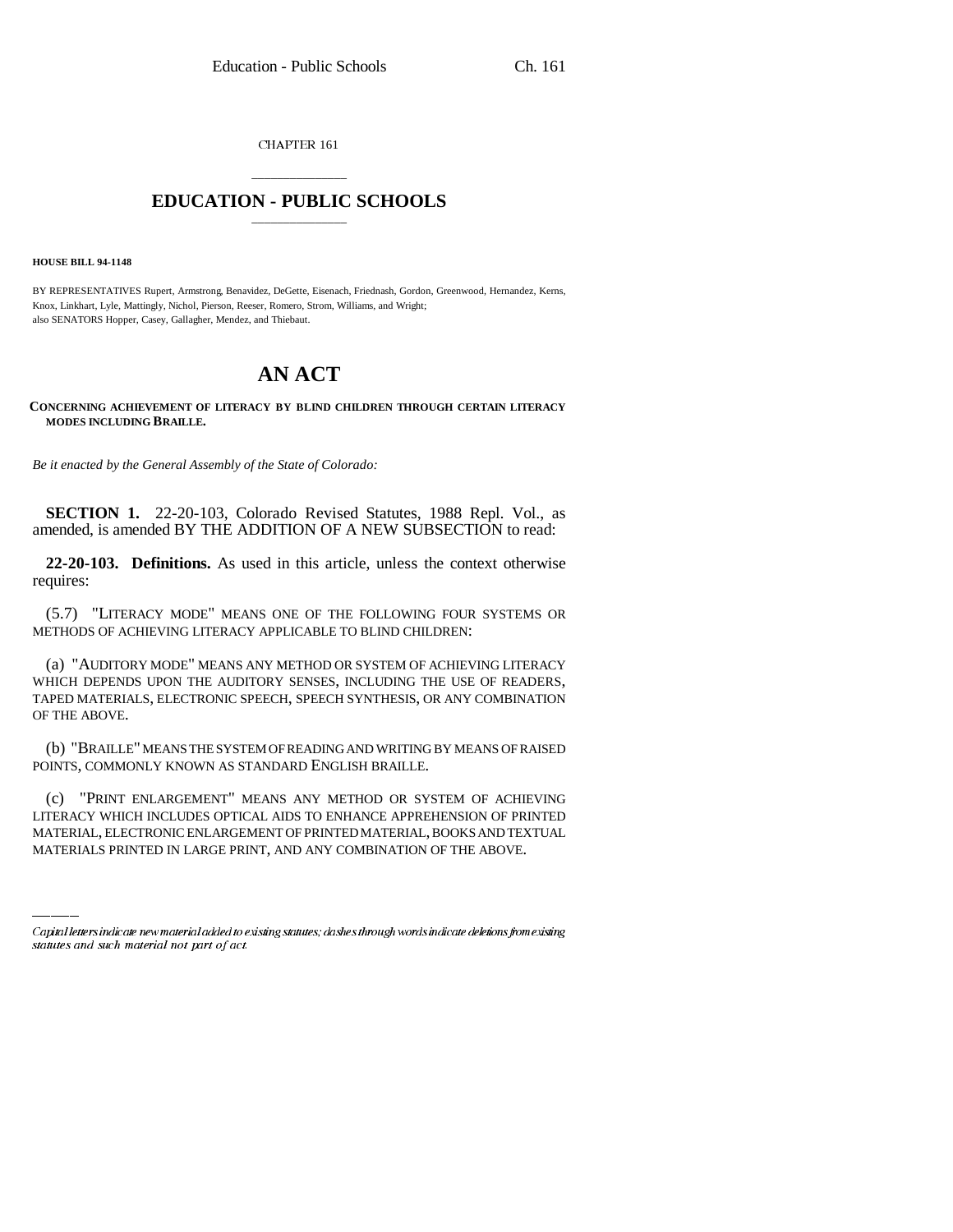(d) "REGULAR PRINT MODE" MEANS ANY METHOD OR SYSTEM OF ACHIEVING LITERACY WHICH DEPENDS UPON THE APPREHENSION OF REGULAR-SIZED PRINTED MATERIAL.

**SECTION 2.** 22-20-108 (1), (2), (3) (a), and (4), Colorado Revised Statutes, 1988 Repl. Vol., as amended, are amended, and the said 22-20-108 is further amended BY THE ADDITION OF A NEW SUBSECTION, to read:

**22-20-108. Determination of disability - enrollment.** (1) The determination that a child has a disability and the recommendation for placement of that child in  $\alpha$ special AN INDIVIDUAL educational program shall be made by a committee of professionally qualified personnel designated by the board of education of the school district or by the governing board of the board of cooperative services if the administrative unit encompasses more than a single school district. The composition of the committee shall be prescribed by the state board and may be composed of but not limited to the following: The director of special education for the administrative unit, a psychologist, a social worker, a physician, a school administrator, and a teacher of children with disabilities. In the event that placement in a community center for the retarded and for persons with serious disabilities is considered appropriate for the needs of a child with a disability, a joint placement committee composed of professional personnel, as described in this section, representing the administrative unit and the community center for the retarded and for persons with serious disabilities, may recommend placement in such center. The committee shall give parents of a child with an alleged disability an opportunity to consult with the committee or representative thereof prior to determination that their child has a disability.

(2) Before any child is given an individually administered battery of psychological tests for placement in a special AN INDIVIDUAL educational program, the child's parent or guardian must give consent in writing.

(3) (a) In the event of an appeal of the determination of the disability or of the placement of a child in an INDIVIDUAL educational program pursuant to subsection (1) of this section, or an appeal of the program to be offered, the local school district shall first appoint an administrative law judge to make findings of fact and a recommendation concerning the matter at issue. The findings of fact and recommendation shall be delivered to the local board of education.

(4) Each child determined to have a disability by the committee pursuant to subsection (1) of this section shall be provided with an individual educational program which shall be developed in accordance with requirements established by the state board of education and shall be reviewed annually. Such individual education EDUCATIONAL program shall specify whether such student shall achieve the content standards adopted by the district in which such student is enrolled or whether such student shall achieve individualized standards which would indicate the student has met the requirements of such student's individual education EDUCATIONAL program. When a child with a disability is to be placed outside of the district of residence, the receiving agency, institution, or school district providing the services shall cooperate in the development of the individual education EDUCATIONAL program. The individual education EDUCATIONAL program shall be coordinated with all individual plans required by other federal or state programs in order to provide for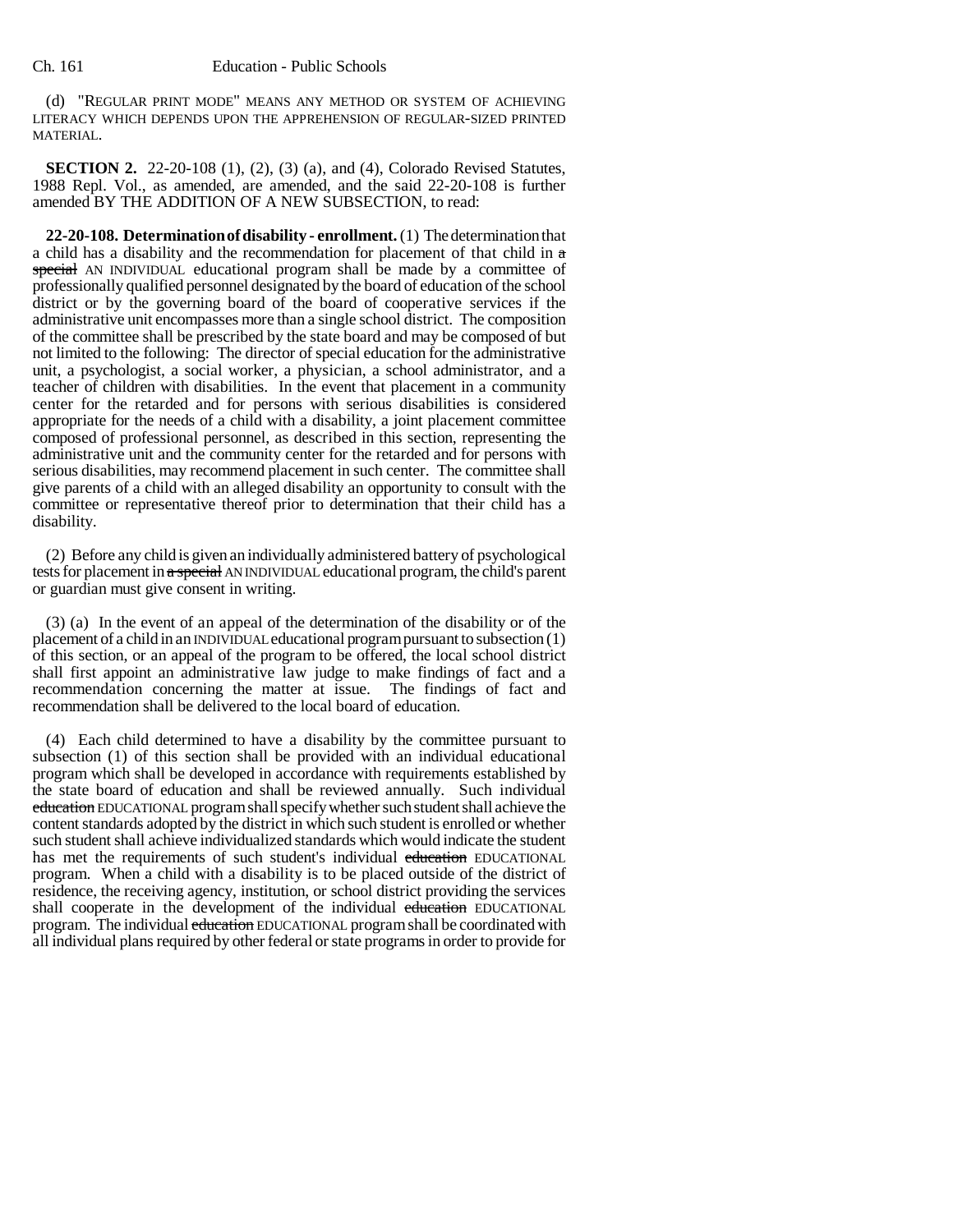maximum coordination of service to the child with a disability, which may include the provision of appropriate services for the child with a disability, by agreement or contract with public agencies or nonprofit organizations or residential child care facilities. For children placed without the prior written approval of the school district of residence, the individual education EDUCATIONAL program shall be the responsibility of the facility providing the INDIVIDUAL educational program.

(4.5) (a) IN DEVELOPING THE INDIVIDUAL EDUCATIONAL PROGRAM PURSUANT TO SUBSECTION (4) OF THIS SECTION FOR A BLIND CHILD, IN ADDITION TO ANY OTHER REQUIREMENTS ESTABLISHED BY THE STATE BOARD OF EDUCATION, THE COMMITTEE SHALL ASSESS AND DETERMINE WHICH LITERACY MODE OR MODES WOULD BE MOST APPROPRIATE FOR THE CHILD'S INSTRUCTION. A BLIND CHILD'S PROGRAM SHALL SPECIFY THE FOLLOWING:

(I) HOW THE SELECTED LITERACY MODE OR MODES WILL BE IMPLEMENTED AS THE CHILD'S PRIMARY OR SECONDARY MODE FOR ACHIEVING LITERACY AND WHY SUCH MODE OR MODES HAVE BEEN SELECTED;

(II) HOW THE CHILD'S INSTRUCTION IN THE SELECTED LITERACY MODE OR MODES WILL BE INTEGRATED INTO EDUCATIONAL ACTIVITIES;

(III) THE DATE ON WHICH THE CHILD'S INSTRUCTION IN THE SELECTED MODE OR MODES SHALL COMMENCE, THE AMOUNT OF INSTRUCTIONAL TIME TO BE DEDICATED TO EACH LITERACY MODE, AND THE SERVICE PROVIDER RESPONSIBLE FOR EACH AREA OF INSTRUCTION; AND

(IV) THE LEVEL OF COMPETENCY IN THE SELECTED LITERACY MODE OR MODES WHICH THE CHILD SHOULD ACHIEVE BY THE END OF THE PERIOD COVERED BY THE INDIVIDUAL EDUCATIONAL PROGRAM.

(b) NO BLIND CHILD SHALL BE DENIED THE OPPORTUNITY FOR INSTRUCTION IN BRAILLE SOLELY BECAUSE THE CHILD HAS SOME REMAINING VISION. ANY CHILD FOR WHOM INSTRUCTION IN BRAILLE IS DETERMINED TO BE BENEFICIAL SHALL RECEIVE SUCH INSTRUCTION AS PART OF SUCH CHILD'S INDIVIDUAL EDUCATIONAL PROGRAM.

(c) IF THE COMMITTEE DETERMINES THAT A CHILD'S INDIVIDUAL EDUCATIONAL PROGRAM SHALL INCLUDE INSTRUCTION IN BRAILLE, SUCH INSTRUCTION SHALL BE SUFFICIENT TO ENABLE THE CHILD TO READ AND WRITE EFFECTIVELY AND EFFICIENTLY AT A LEVEL COMMENSURATE WITH THE CHILD'S SIGHTED PEERS OF COMPARABLE PHYSICAL AND COGNITIVE ABILITIES AND GRADE LEVEL.

(d) IF THE COMMITTEE DETERMINES THAT A CHILD'S INDIVIDUAL EDUCATIONAL PROGRAM SHALL INCLUDE INSTRUCTION IN BRAILLE, THE CHILD SHALL RECEIVE SUCH INSTRUCTION FROM A TEACHER WHO CAN DEMONSTRATE COMPETENCE IN READING AND WRITING BRAILLE ACCORDING TO STANDARDS TO BE ESTABLISHED BY THE STATE BOARD OF EDUCATION.

(e) NOTHING IN THIS SUBSECTION (4.5) SHALL REQUIRE A SCHOOL DISTRICT TO EXPEND ADDITIONAL RESOURCES OR HIRE ADDITIONAL PERSONNEL TO IMPLEMENT THE PROVISIONS OF THIS SECTION.